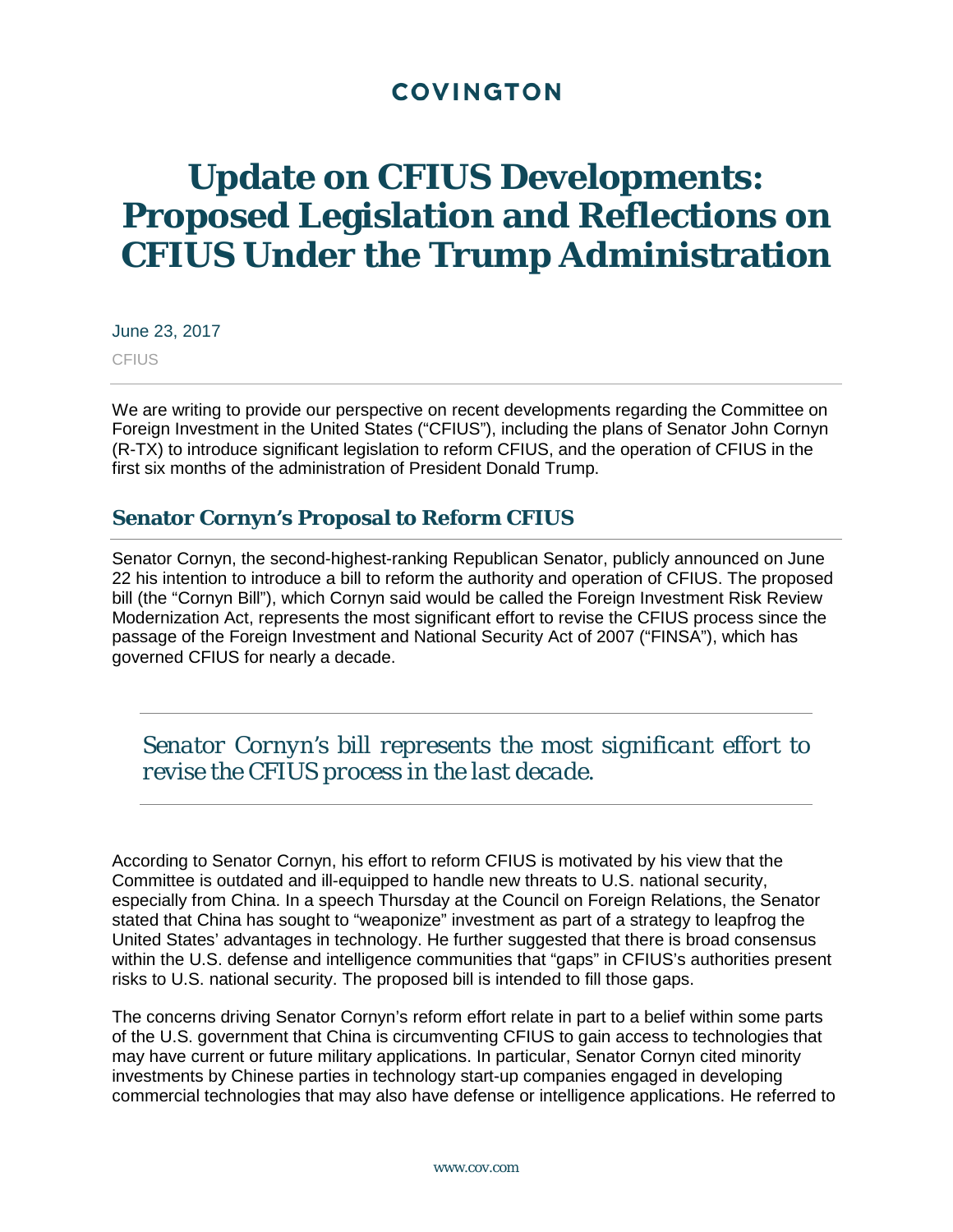a report prepared earlier this year (but not publicly released) by the Defense Innovation Unit Experimental, or DIUx, a component of the Department of Defense, that raised concerns about Chinese investment in early-stage technologies in the areas of robotics, artificial intelligence, automation, and semiconductors, among others.

While we will not know the precise language and effect of the Cornyn Bill until it is introduced, based on Senator Cornyn's description, the bill would have the following effects:

- **Expand CFIUS's jurisdiction to review non-control transactions that result in access to technology.** CFIUS currently has jurisdiction to review transactions that result in foreign control of a U.S. business. While the scope of that jurisdiction is extremely broad—extending to minority investments of as little as ten percent equity interest (or less)—it does not currently extend to transactions that result in technology transfers, such as the licensing of intellectual property, that occur outside the context of a controlling investment. The Cornyn Bill apparently would expand CFIUS's jurisdiction to review such transfers, though it is not clear how broad the authority would be.
- **Expand authority to review overseas joint ventures ("JVs").** CFIUS already has jurisdiction to review JVs that result in foreign control of U.S. businesses, but Senator Cornyn made clear that he intends for the bill to expand the Committee's jurisdiction to review JVs that result in technology transfers even where those JVs do not result in control of a U.S. business, such as to JVs outside the United States that involve a transfer of U.S. technology.
- **Increased scrutiny of real estate acquisitions.** Senator Cornyn also suggested that the bill will expand CFIUS's authority to review real estate transactions. It is unclear exactly what the bill would cover that is not already within CFIUS's remit, but presumably it would encompass certain real estate outside the context of a transaction resulting in control of a U.S. business.
- **Countries of concern and broader trends.** CFIUS currently reviews transactions on a case-by-case basis, and factors into consideration the threat posed by an acquiror. In that context, CFIUS's analysis already covers the country of origin for the acquiror, starting with a presumption of approval. Senator Cornyn indicated his bill would add an explicit new country-specific framework that would require the Committee to apply heightened scrutiny to transactions involving certain countries of concern—which he suggested would include China and Russia, but possibly others—that are perceived to present the most serious threat to U.S. national security. He also indicated that he believed the Committee should take into consideration broader trends from the activities of certain countries.

While these would be substantial changes to CFIUS that would materially impact the Committee's authority and operation, Senator Cornyn expressly rejected other potential reforms:

 **Continued focus on national security; no "net benefit" or "reciprocity" test.** There have been a number of proposals over the years to expand CFIUS's remit to address economic issues, such as requiring that transactions present a "net benefit" to the United States (akin to the requirements of the Investment Canada Act), or requiring CFIUS to consider whether a foreign investor's home country would permit a reciprocal investment by a U.S. company in the same industry. Senator Schumer (D-NY), the senior-most Senate Democrat, reportedly is working on such a bill, as is Senator Grassley (R-IA).

#### **COVINGTON**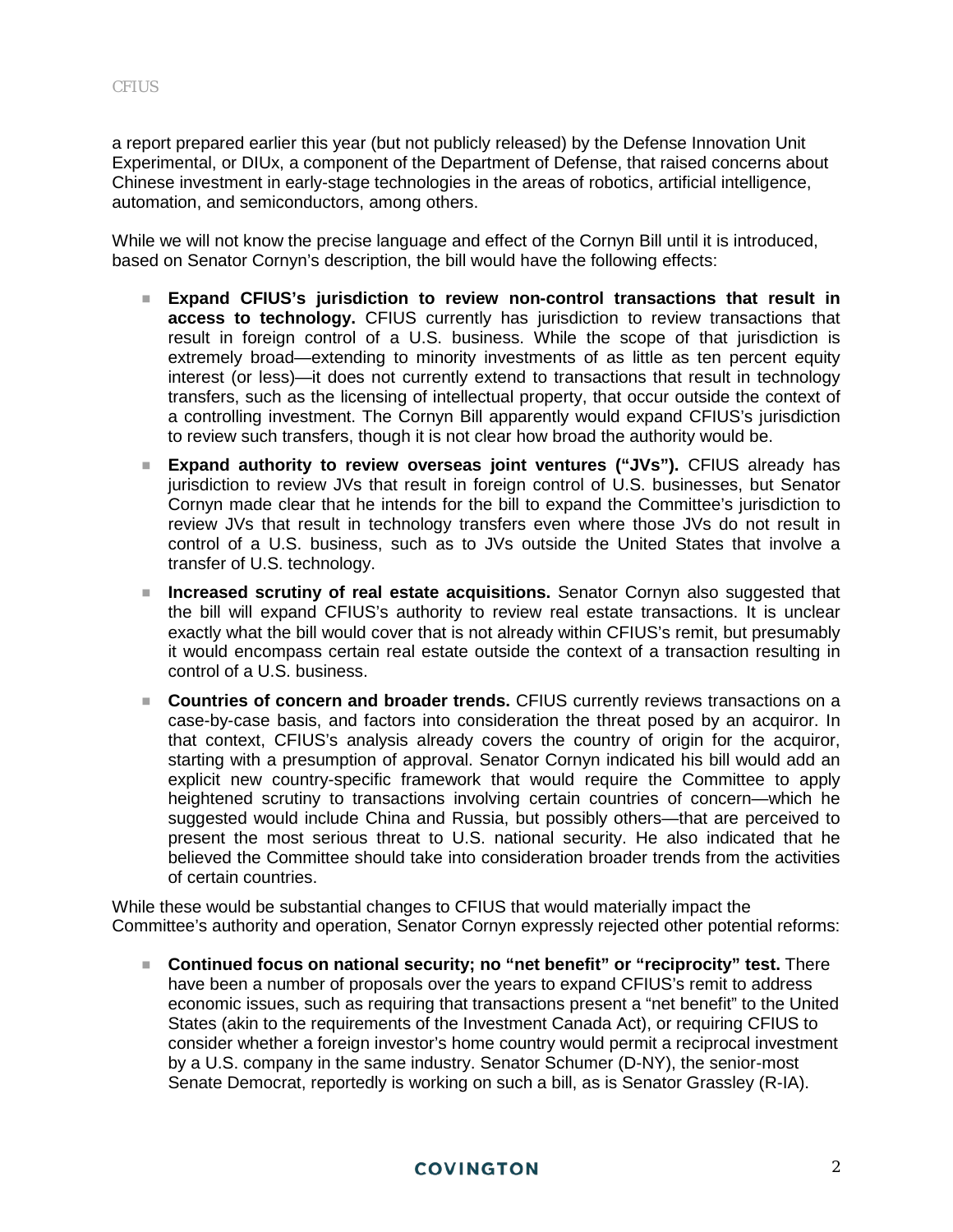Senator Cornyn stated that his bill, by contrast, is "laser focused" on U.S. national security.

- **No expansion to cover greenfield investment.** The Cornyn Bill would maintain CFIUS's focus on transactions involving existing U.S. businesses. It would not expand the Committee's jurisdiction to cover startup—or "greenfield"—investments.
- **Voluntary filing framework retained.** Filing with CFIUS currently is voluntary, although the potential consequences of not filing a transaction that later is determined to have an impact on U.S. national security can be quite severe. As such, the process is designed to incentivize parties to notify CFIUS of transactions that could implicate national security interests. The Cornyn Bill apparently will not alter this fundamental framework.
- **No new CFIUS members.** There have been several proposals over the years to add new members to CFIUS. Most recently, Senator Grassley co-sponsored a bill with Senator Stabenow (D-MI) that would give the Secretary of Agriculture and the Secretary of Health and Human Services (who oversees the Food and Drug Administration) permanent seats on CFIUS and would expressly require the Committee to assess the potential impact of transactions on the security of the United States' food supply. Senator Cornyn stated that his bill would not add new members to CFIUS.
- **No "calling out" specific countries.** While Senator Cornyn made clear that his focus is on China, he also noted that the legislation would not identify any country by name. He suggested the country-specific framework discussed above should be durable and, therefore, it should be up to the Executive Branch, not the Congress, to identify on an ongoing basis countries of concern.
- **No ban on investment.** Senator Cornyn also said that while he is concerned about certain Chinese investments, he believes in preserving an open investment environment, and the bill would not call for a "ban" on any particular investment or from particular countries.

Senator Cornyn indicated that he is putting the finishing touches on the bill and hopes to introduce it soon. He also indicated that it will be a bi-partisan bill that seeks support from Democrats as well as Republicans. We understand that Senator Cornyn has been in discussions with other senators to co-sponsor the bill, and also is working to ensure the introduction of a companion bill in the U.S. House of Representatives.

To be sure, there are strong potential challenges to passing any significant legislation. In the most bi-partisan of times, it is not easy to move legislation; the current environment in Washington is, to say the least, something less than bi-partisan. Plus, other issues wholly unrelated to investment or CFIUS are occupying, and will continue to occupy, Congressional attention for the rest of this year.

But there are also reasons to believe that the bill (or a version of it) may ultimately become law. Senator Cornyn is among the most influential members of the Senate, and there appears to be an emerging bi-partisan consensus that CFIUS should be strengthened, principally to address growing concerns about Chinese investment. Senator Cornyn also has been discussing the bill with key members of the Trump Administration, including Treasury Secretary Steven Mnuchin. Within the last several weeks, all the leaders of the U.S. intelligence community, as well as Secretary of Defense Mattis, Secretary of Commerce Ross, and Secretary of the Treasury Mnuchin, have expressed support for CFIUS reform. These comments from Administration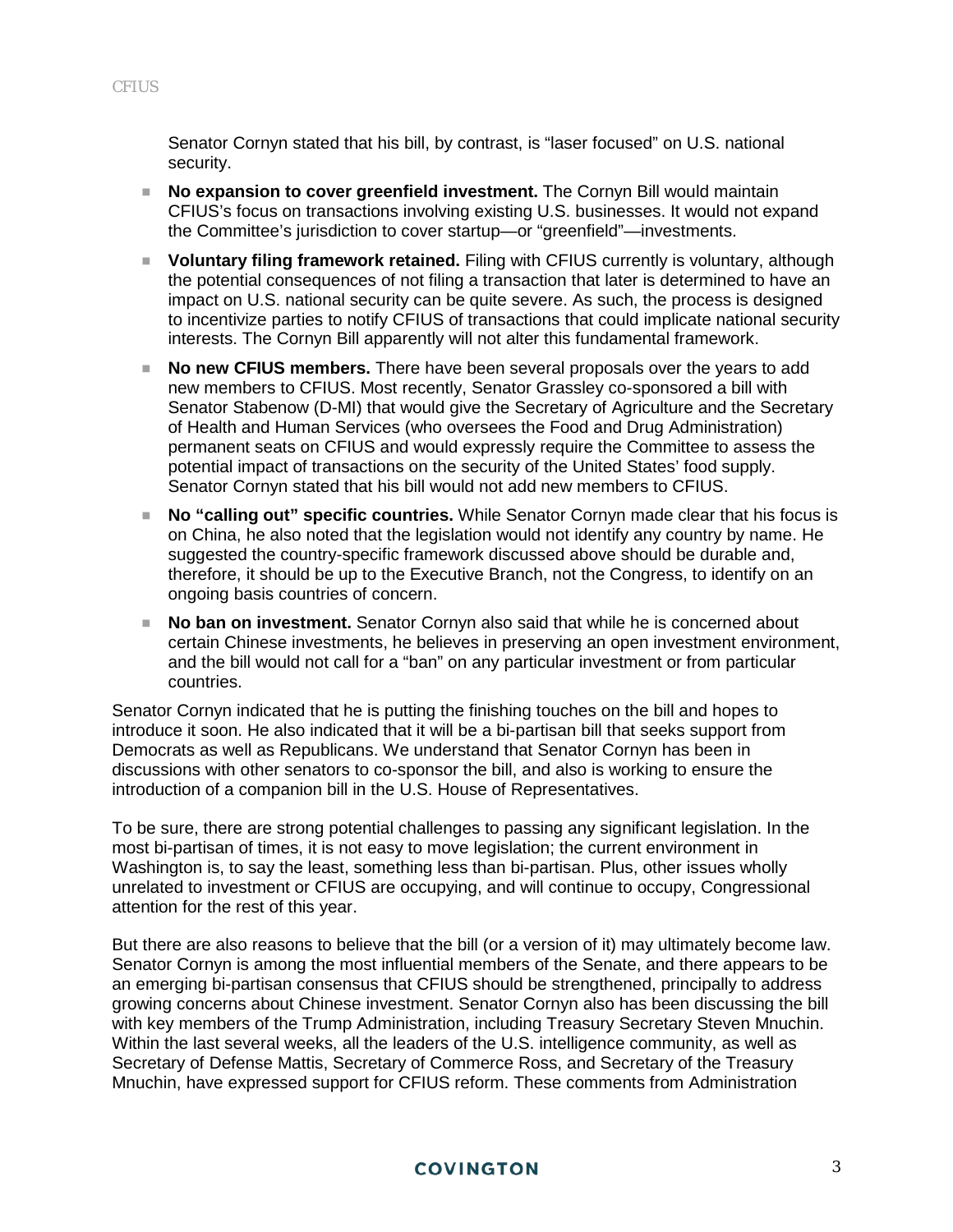officials indicate potential momentum behind Senator Cornyn's efforts to reform CFIUS. For these reasons, we believe Senator Cornyn's effort merits close attention.

*Within the last several weeks, all the leaders of the U.S. intelligence community, as well as Secretary of Defense Mattis, Secretary of Commerce Ross, and Secretary of the Treasury Mnuchin, have expressed support for CFIUS reform. These comments from Administration officials indicate potential momentum behind Senator Cornyn's efforts to reform CFIUS. For these reasons, we believe Senator Cornyn's effort merits close attention.*

## **Reflections on CFIUS Under the Trump Administration**

Senator Cornyn's announcement comes at a time of dramatic change in the composition of foreign investment in the United States and also in the early days of a new presidential administration that in most respects marks a radical change from the administration of former President Barack Obama. These shifts are impacting CFIUS itself as well as parties who bring transactions to the Committee for review.

With respect to the composition of the investments that CFIUS reviews:

- CFIUS's caseload has increased considerably, even over what likely was a record year in 2016. Through today, CFIUS has accepted notices of over 120 transactions in 2017, on pace to set an all-time record; by comparison, the Committee received notices of just 97 transactions in all of 2013. This increase is the result of a variety of factors, including strong merger and acquisition activity in general, greater awareness of CFIUS among transaction parties, more aggressive efforts by CFIUS in pursuing certain non-notified transactions, and more transactions involving investors from countries that tend to receive greater scrutiny from CFIUS.
- **There now is a much greater proportion of investment from developing markets,** especially China. While the numbers of CFIUS cases and specific countries from 2015 and 2016 are not available, our estimation is that CFIUS likely reviewed as many as 80 to 90 Chinese transactions in 2016, as compared with just four Chinese transactions in total from 2005 to 2007.
- Compared with several years ago, the Chinese investment activity is more diverse, covering more sectors, with varied transaction structures, and is often multi-national in scope.

These factors result in an extremely busy and challenging docket for CFIUS at a time when the Trump Administration still is filling many of the key positions responsible for overseeing CFIUS.

#### **COVINGTON**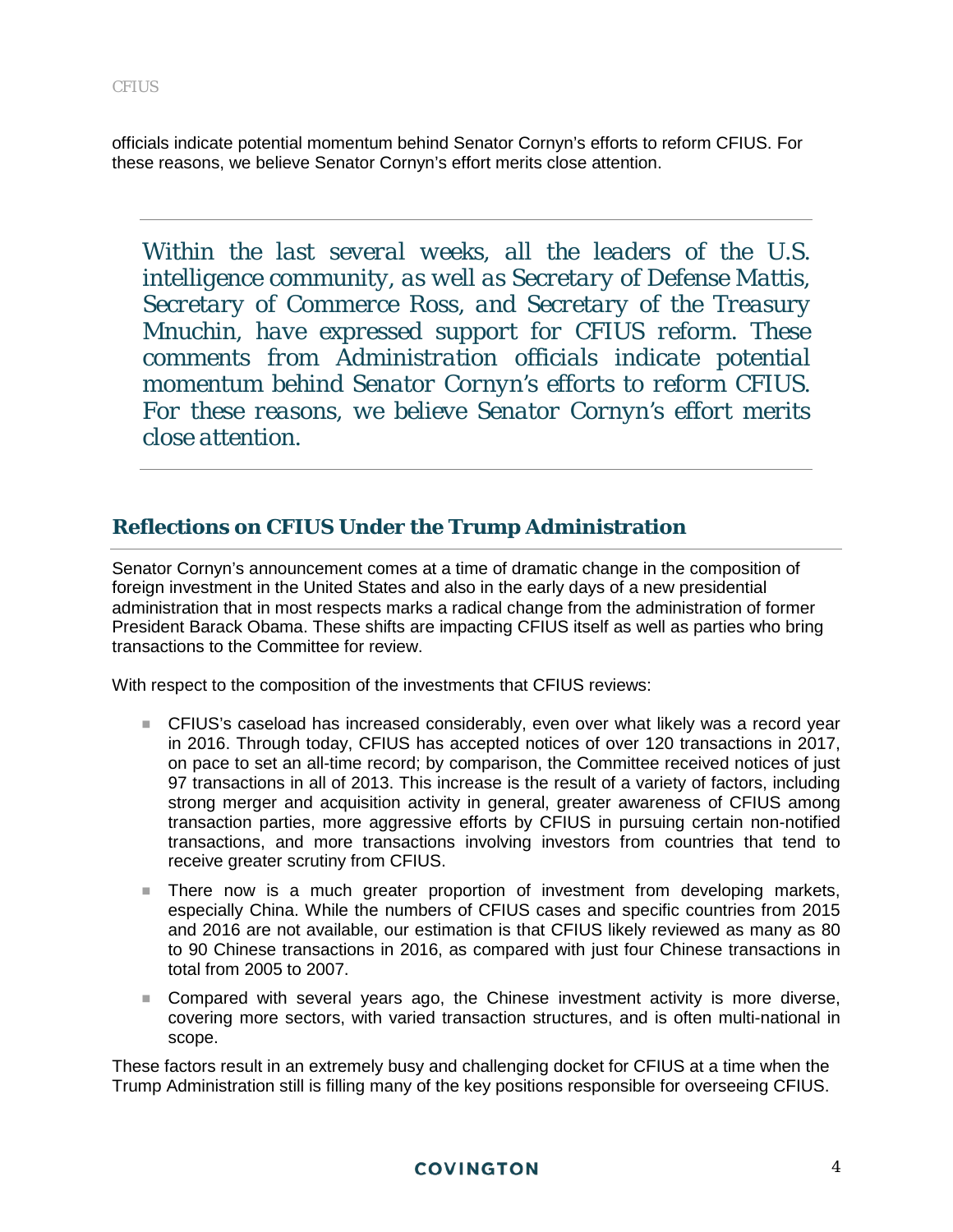The effect is that CFIUS currently is lacking clear policy direction and is more risk adverse, resulting in a harder road to approval for some transactions.

*We expect the next six months, at a minimum, to be a very challenging time for CFIUS transactions, particularly those from China.*

In sum, since President Trump's inauguration, we have seen a reduced willingness on the part of CFIUS to attempt to resolve national security risks through negotiated mitigation, and a greater ability among the security agencies to obtain consensus decisions within the Committee to simply prohibit challenging transactions. This tougher line likely is being driven by multiple factors, including resource constraints arising from the sheer volume of transactions under consideration, greater risk aversion among agencies driven in part by continuing widespread vacancies in senior political positions (and a resulting lack of political direction and accountability), and more significant national security issues presented by some transactions. We expect the next six months, at a minimum, to be a very challenging time for CFIUS transactions, particularly those from China.

At the same time, we do not yet see a fundamental change in the policy underlying CFIUS's consideration of cases. Thus, notwithstanding vigorous anti-trade rhetoric during the campaign and positions held by some senior Administration officials, there is not yet an affirmative departure from the United States' longstanding policy of openness to foreign investment. In addition, we are cautiously optimistic that as additional senior policy positions are filled, firmer views about the overall approach to investment will take hold, and the CFIUS officials will be better equipped to engage in a more timely manner in transactions, and to seek solutions to national security concerns. The Congressional debate, however, around China and the prospect for CFIUS legislation bears monitoring, as it could significantly shape the United States' approach to investment from China in certain areas.

*The Congressional debate, however, around China and the prospect for CFIUS legislation bears monitoring, as it could significantly shape the United States' approach to investment from China in certain areas.*

\* \* \*